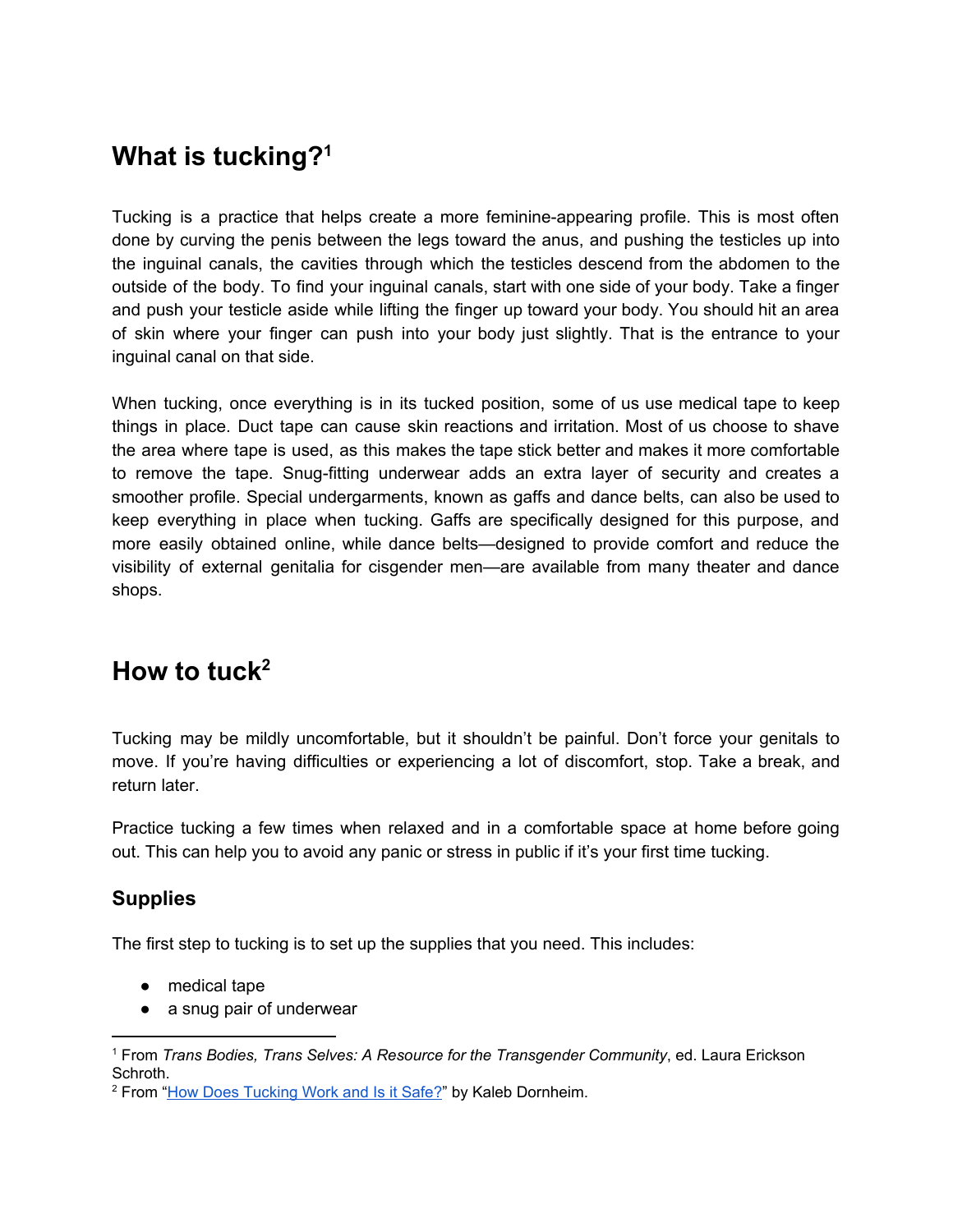● a gaff, if desired, for a second layer to create a flat and smooth surface

A gaff is a piece of fabric that flattens the lower body. They're often made out of cut pantyhose, or can be purchased online or in shops that cater to LGBTQIA individuals. Pantyhose can be found in most grocery and department stores and will allow you to tailor the size of the gaff for your needs.

Some people may also use a panty liner before putting on underwear. Panty liners can be found in the feminine care section of pharmacies or stores. This section is often near the family planning section.

#### **Tucking the testes**

After you've gathered your supplies, you can begin with tucking the testes. The testes will slip back up into the inguinal canals. You can use two or three fingers to guide them up to their corresponding canal. Don't rush this step. If there's any pain or discomfort, stop and try again after a short break.

Next, you can tuck the scrotum and the penis. This can be done and secured together with or without tape.

#### **Securing with tape**

If you're going to use tape, you should always use medical tape instead of duct tape or any other kind of tape. That's because you don't want the adhesive to damage your skin. You should be able to find medical tape at your local pharmacy, or in the first aid section of most grocery and department stores.

If you're planning to use tape, carefully remove any hair from the area before applying tape. That way you'll avoid pulling hairs when removing it later. Removing the hair can also help you avoid pain caused by the tape pulling hairs as you move around.

Once the testes have been secured in the canals, gently wrap the scrotum around the penis and secure with medical tape. Keep one hand on the genitals to keep everything snug, and tuck your genitals back between your legs and buttocks. Finish the tucking process by pulling on a pair of tightly fitting underwear or a gaffe.

This method will make going to the bathroom more difficult because you'll need more time to remove the tape and reapply. You also run a higher risk of skin irritation. The advantage to tape is that your tuck will be more secure and less likely to come undone.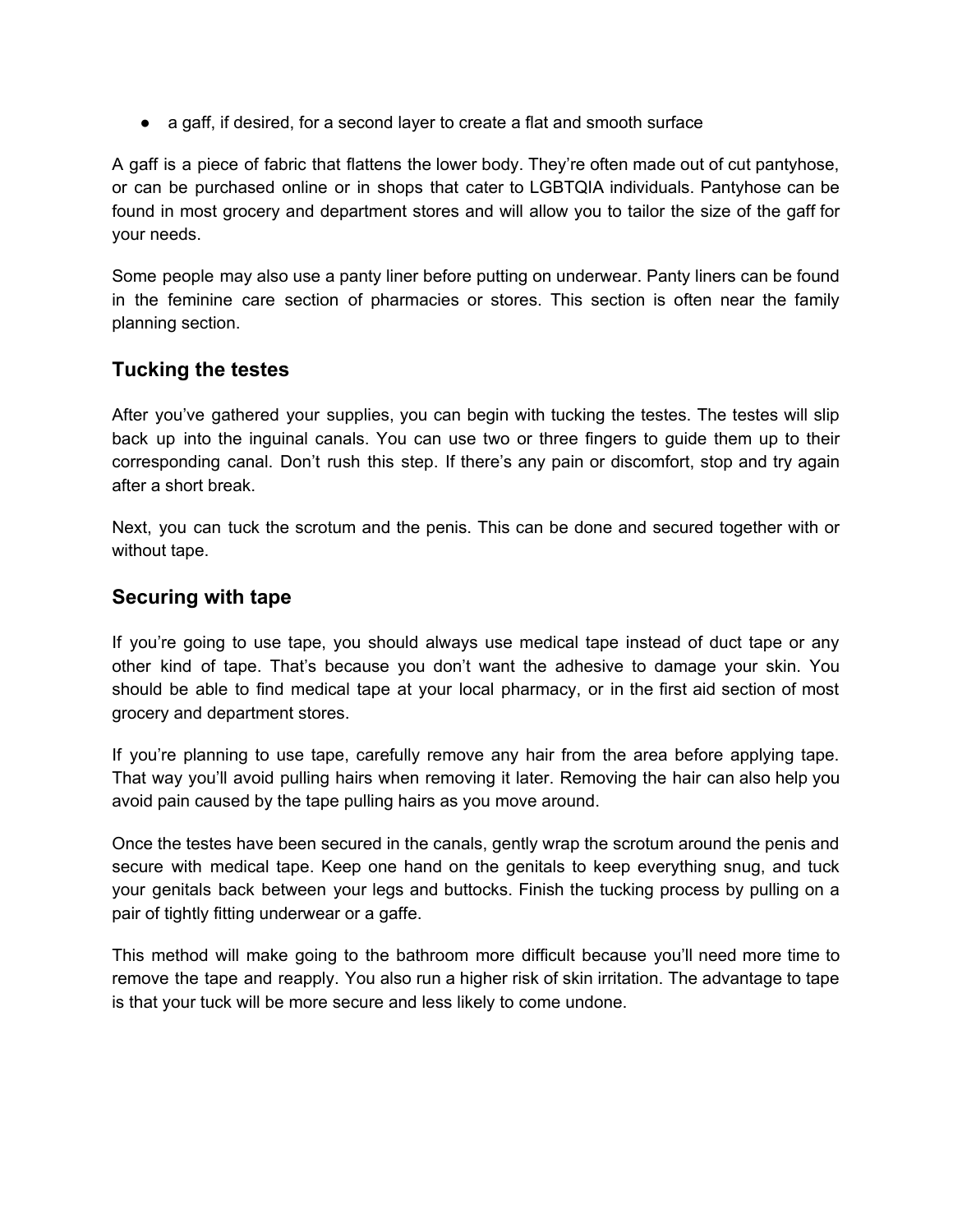#### **Without tape**

Tucking without tape uses a similar process, but it may not be as secure as with tape. However, you don't run the same risk of aggravating or ripping the skin when removing the tape later on.

Start by pulling on a pair of underwear or a gaff up to your knees or thighs. This will reduce your risk of losing your balance during the final securing step. It will also make it easier to secure everything in place. If this step restricts your ability to safely secure your genitals far enough back, you can skip it. Just keep your underwear or gaffe close to you so you don't have to move around a lot before everything is secure.

Next, secure the testes in the canals and then wrap the scrotum snugly around the penis. Keep one hand on the wrapped organ, and pull it back between your legs and buttocks. With your free hand, pull up the underwear or gaff and secure everything with both hands. Once you feel confident that everything is secure, you can let go.

Tucking without tape allows for easier and faster access if you need to use the restroom while tucking. You may have trouble re-securing into the same snugness after rearranging yourself, however.



Tucking (kd diamond).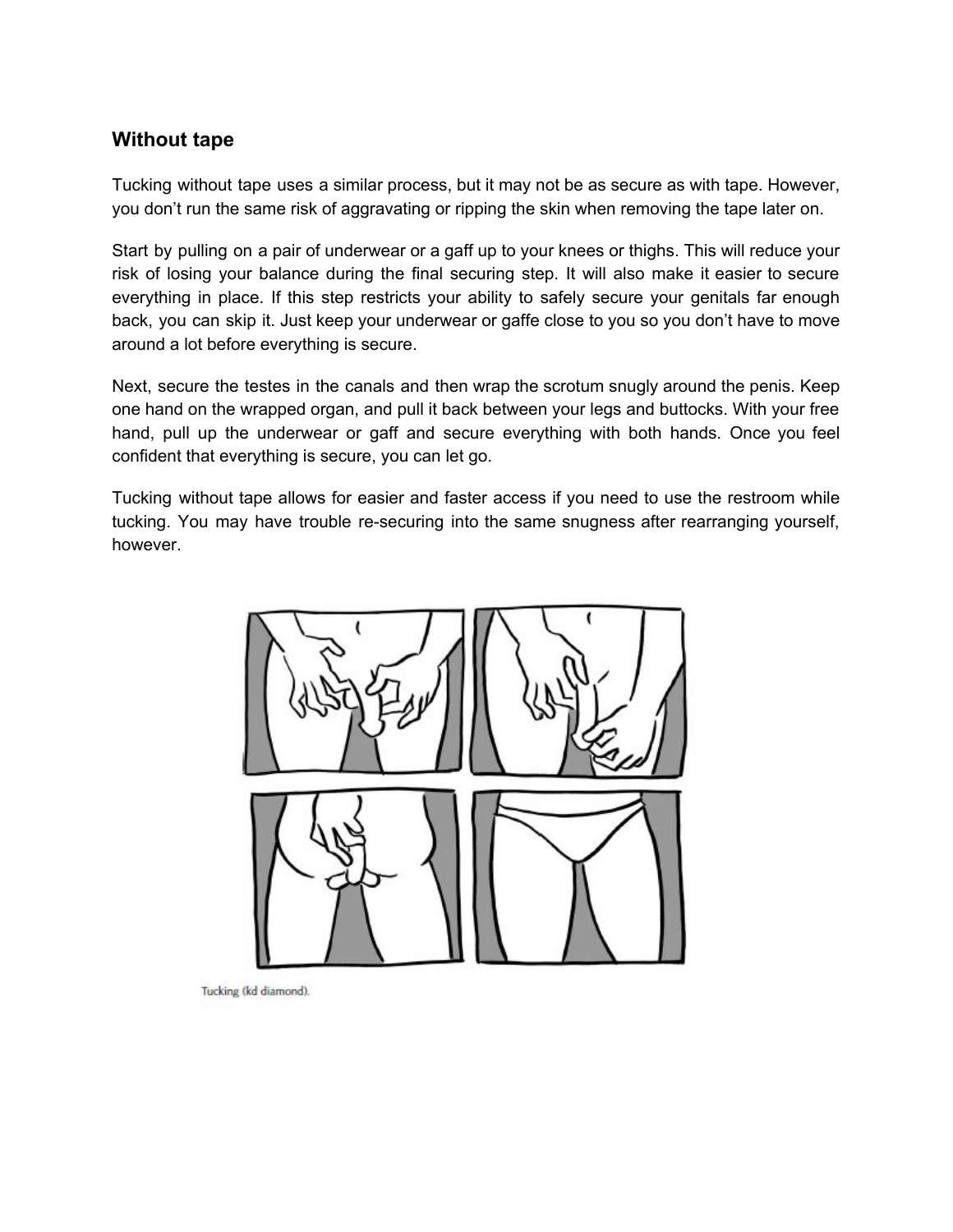# **How to untuck**

The same patience and care that you use to tuck must also be practiced when you untuck. If you used tape, carefully peel the tape away from the scrotum, and move the penis back to its resting position. If the tape won't come off easily and without major pain, apply a wet washcloth, or soak the area in warm water to break the adhesive. You can also use medical adhesive remover.

If you didn't use tape, use your hands to gently guide your penis and scrotum back to their original, resting positions.

#### **Erections and tucking**

If you become aroused while tucking, you won't become untucked unless there's an issue with the medical tape, gaff, or underwear, or you weren't securely tucked before the erection began. You may need to rearrange yourself. You may also experience some discomfort and slight pain.

#### **Tucking and penis size**

If you have a wider girth, tucking can still work for you. You may need to spend a little more time securing the tuck, however. You may also need to use a few more layers of medical tape when you secure the scrotum to the penis, or a second layer of underwear to help achieve maximum smoothness.

Be careful that you don't cut off any blood circulation in your attempts to create more layers or a flatter surface.

# **Is it safe?**

There's been little research published on the long-term effects of tucking. Some risks that may occur are urinary trauma, infections, and testicular complaints. You may experience some light symptoms of [chafing](https://www.healthline.com/health/chafing) from tucking. Always check for any open or irritated skin before and after tucking to prevent infection.

Tucking won't cause you to become sterile. You may have fertility issues if you're tucking and takin[g](https://www.healthline.com/health/menopause/hrt-effects-on-body) **hormone [replacement](https://www.healthline.com/health/menopause/hrt-effects-on-body) therapy**, however. Speak to your medical provider about steps you can take if you're interested in having biological children in the future and are concerned about complications from tucking.